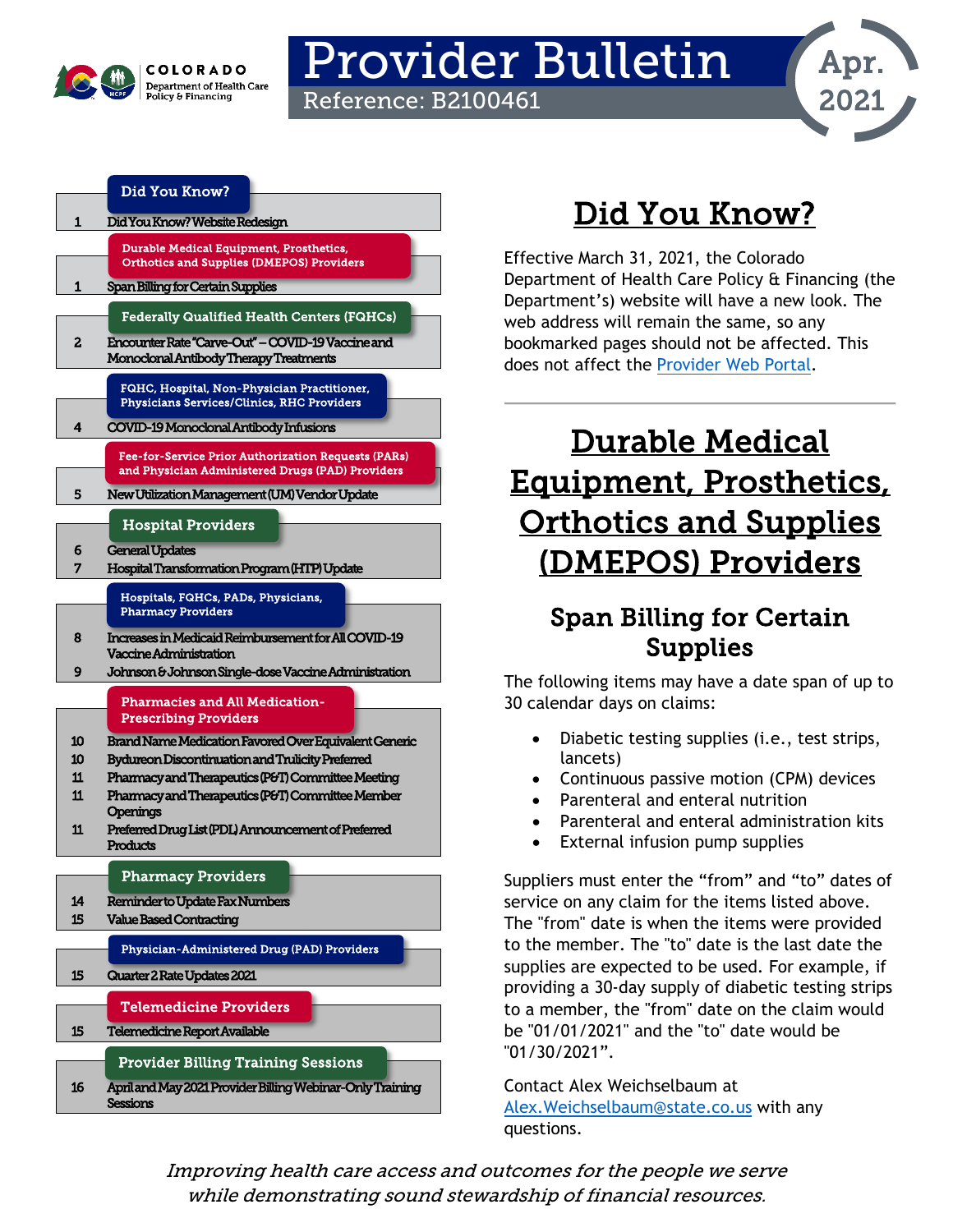# <span id="page-1-1"></span>Federally Qualified Health Centers (FQHCs)

# <span id="page-1-0"></span>Encounter Rate "Carve-Out" – COVID-19 Vaccine and Monoclonal Antibody Therapy Treatments

Effective February 12, 2021, [Rule10 CCR 2505-10 8.700](https://www.sos.state.co.us/CCR/GenerateRulePdf.do?ruleVersionId=9367&fileName=10%20CCR%202505-10%208.700) was updated so that FQHCs can be reimbursed at the fee schedule rates for administering the COVID-19 vaccines and monoclonal antibody treatments. FQHCs must submit a professional claim (CMS1500/837p) to receive reimbursement for these services at the Fee Schedule rates below.

FQHCs are significant to Colorado, providing services to underserved areas and populations. Expanding reimbursement for COVID-19 vaccine administration and COVID-19 monoclonal antibody therapy treatments will help FQHCs battle the COVID-19 pandemic. Current reimbursement rates are listed below. Refer to the latest Fee Schedule for future rate updates on the [Provider Rates & Fee Schedule web page.](https://www.colorado.gov/hcpf/provider-rates-fee-schedule)

| Code  | <b>CPT Short</b><br>Descriptor         | Labeler<br><b>Name</b>                    | <b>Vaccine/Procedure</b><br><b>Name</b>                                   | <b>Effective</b><br>March15,<br>2021, Fee-<br><b>For-Service</b><br><b>Rates</b> |
|-------|----------------------------------------|-------------------------------------------|---------------------------------------------------------------------------|----------------------------------------------------------------------------------|
| 0001A | <b>ADM SARSCOV2</b><br>30MCG/0.3ML 1ST | Pfizer                                    | Pfizer-Biontech Covid-19<br>Vaccine Administration -<br><b>First Dose</b> | \$41.18                                                                          |
| 0002A | <b>ADM SARSCOV2</b><br>30MCG/0.3ML 2ND | Pfizer                                    | Pfizer-Biontech Covid-19<br>Vaccine Administration -<br>Second Dose       | \$41.18                                                                          |
| 0011A | <b>ADM SARSCOV2</b><br>100MCG/0.5ML1ST | Moderna                                   | Moderna Covid-19<br>Vaccine Administration -<br><b>First Dose</b>         | \$41.18                                                                          |
| 0012A | <b>ADM SARSCOV2</b><br>100MCG/0.5ML2ND | Moderna                                   | Moderna Covid-19<br>Vaccine Administration -<br>Second Dose               | \$41.18                                                                          |
| 0031A | <b>ADM SARSCOV2</b><br>VAC AD26.5ML    | Janssen<br>(Johnson $\hat{a}$<br>Johnson) | Janssen Covid-19 Vaccine<br>Administration                                | \$41.18                                                                          |

| COVID-19 Vaccine Administration Methods Fee-for-Service Billing: |
|------------------------------------------------------------------|
|------------------------------------------------------------------|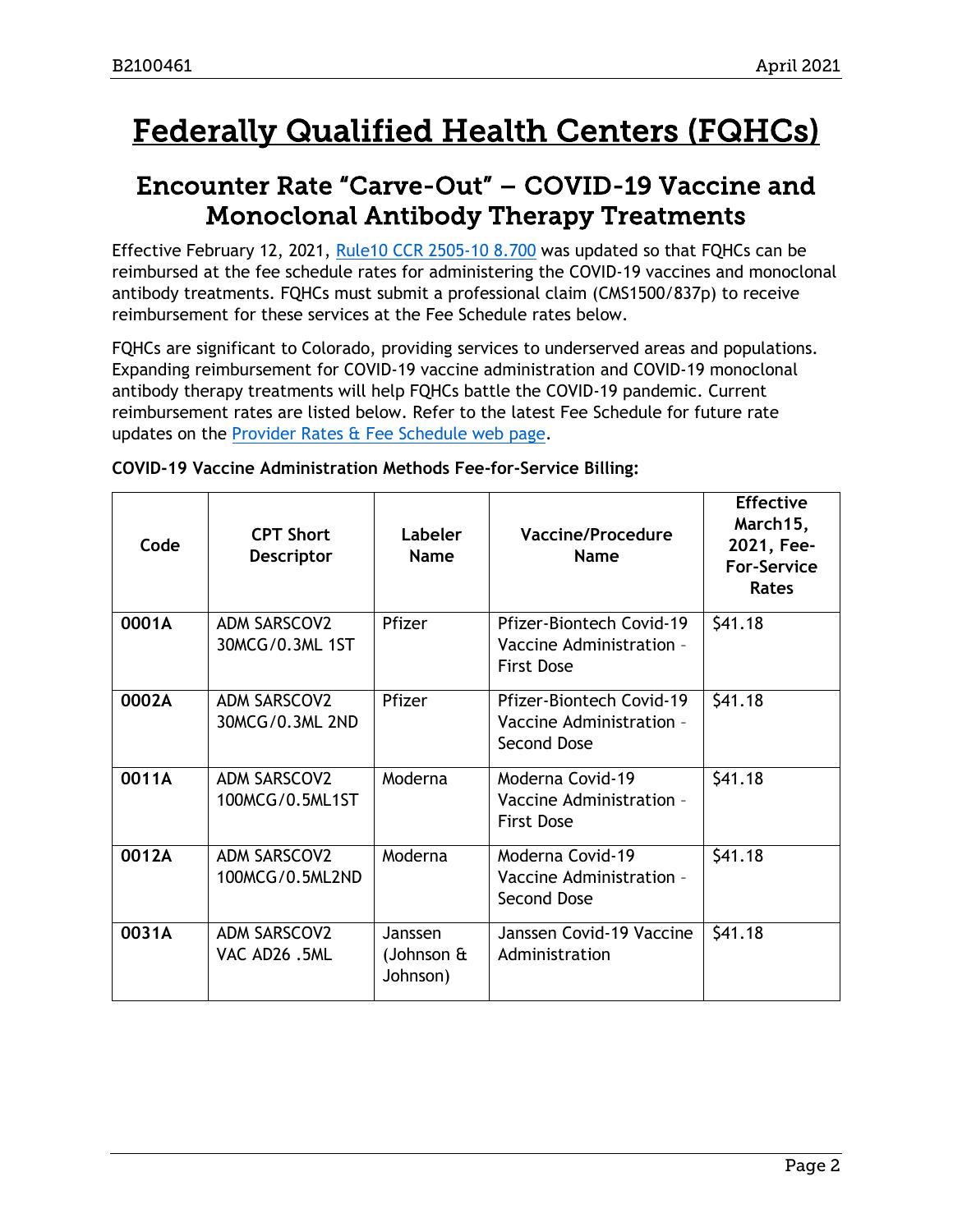## **COVID-19 Monoclonal Antibody Therapy Treatment Administration Methods Fee-for-Service Billing:**

| Code  | <b>CPT Short</b><br><b>Descriptor</b> | Labeler<br><b>Name</b> | Vaccine/Procedure<br><b>Name</b>                                                                                    | <b>Effective Fee-</b><br><b>For-Service</b><br><b>Rates</b> |
|-------|---------------------------------------|------------------------|---------------------------------------------------------------------------------------------------------------------|-------------------------------------------------------------|
| M0239 | bamlanivimab-<br>xxxx infusion        | Eli Lilly              | Intravenous infusion,<br>bamlanivimab-xxxx,<br>includes infusion and post<br>administration monitoring              | \$309.60                                                    |
| M0243 | casirivi and<br>imdevi infusion       | Regeneron              | intravenous infusion,<br>casirivimab and<br>imdevimab includes<br>infusion and post<br>administration monitoring    | \$309.60                                                    |
| M0245 | bamlan and<br>etesey infusion         | Eli Lilly              | intravenous infusion,<br>bamlanivimab and<br>etesevimab, includes<br>infusion and post<br>administration monitoring | \$309.60                                                    |

Since it is anticipated that providers will not initially incur a cost for the product, the payment allowance will be updated for the product at a later date.



**Note:** If the COVID-19 vaccine or monoclonal antibody therapy treatments are provided as part of a regular billable visit, FQHCs can receive their encounter rate reimbursement in addition to the fee schedule reimbursement. Two separate claims may be submitted in these circumstances (one institutional claim for the encounter reimbursement, one professional claim for the fee schedule reimbursement).

The rules were updated under 8.700 of the [Department Program Rules and Regulations.](https://www.colorado.gov/hcpf/department-program-rules-and-regulations)

Contact Morgan Anderson at [Morgan.Anderson@state.co.us](mailto:Morgan.Anderson@state.co.us) or Erin Johnson at [Erink.Johnson@state.co.us](mailto:Erink.Johnson@state.co.us) with any questions.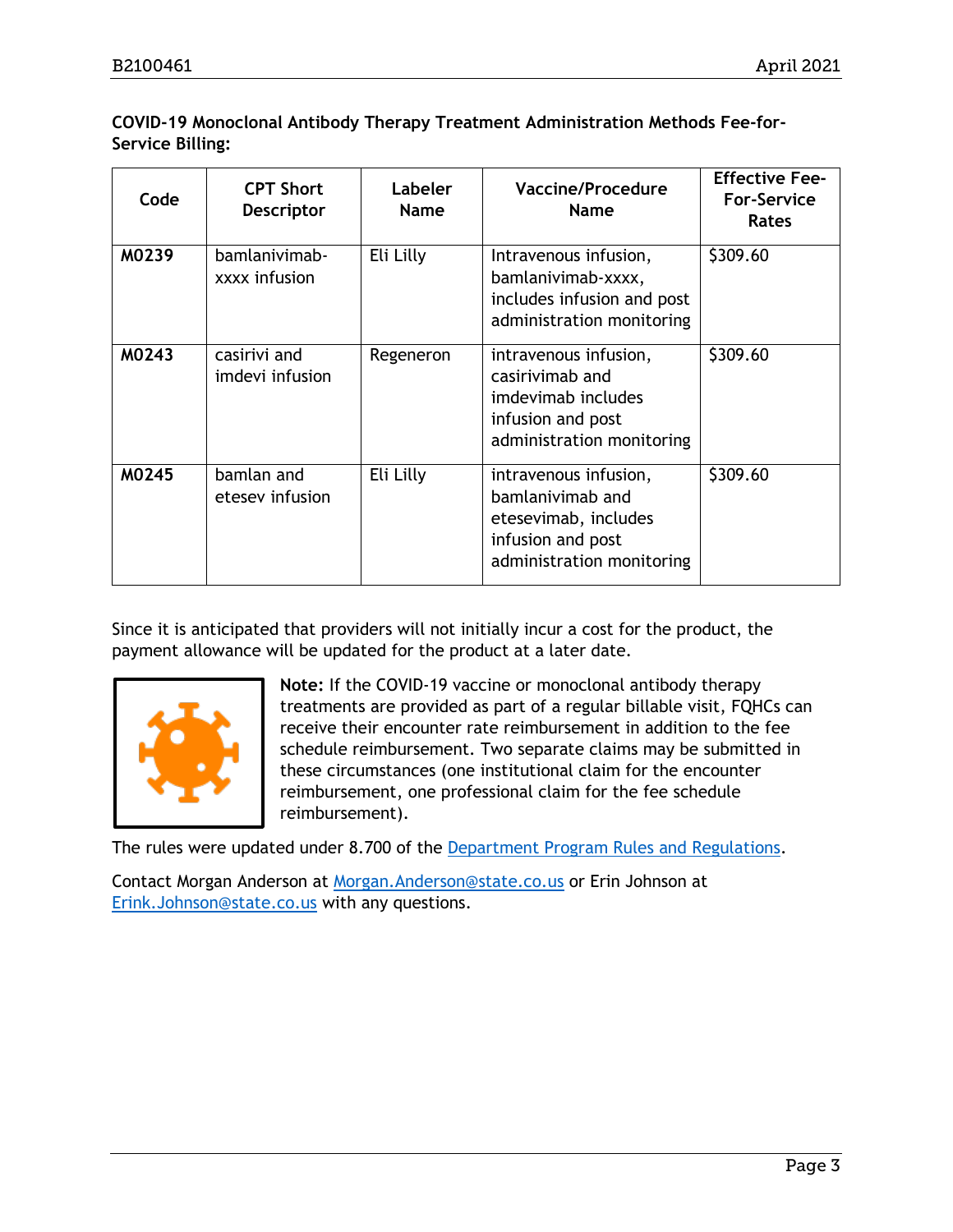# <span id="page-3-1"></span>Federally Qualified Health Center (FQHC), Hospital, Non-Physician Practitioner, Physicians Services/Clinics, Rural Health Clinic (RHC) Providers

# COVID-19 Monoclonal Antibody Infusions

<span id="page-3-0"></span>On February 9, 2021, the U.S. Food and Drug Administration (FDA) issued an Emergency Use Authorization (EUA) for the monoclonal antibody COVID-19 therapy bamlanivimab and etesevimab, administered together.

When bamlanivimab and etesevimab doses are provided without charge from the Federal government and administered together, providers should only submit claims to Health First Colorado (Colorado's Medicaid Program) for the administration procedure codes and should not include the monoclonal antibody specific procedure codes on the claim. If codes are billed for the monoclonal antibodies, the line(s) may pay at zero or be denied. This information is subject to change dependent on the COVID-19 public health emergency declaration.

| Procedure<br>Code | <b>Long Description</b>                                                                                       | <b>Short Description</b>        | <b>EUA</b><br><b>Effective</b><br>Date |
|-------------------|---------------------------------------------------------------------------------------------------------------|---------------------------------|----------------------------------------|
| Q0239             | Injection, bamlanivimab-xxxx, 700 mg                                                                          | bamlanivimab-xxxx               | 11/9/2020                              |
| M0239             | Intravenous infusion, bamlanivimab-xxxx,<br>includes infusion and post administration<br>monitoring           | bamlanivimab-xxxx<br>infusion   | 11/9/2020                              |
| Q0243             | Injection, casirivimab and imdevimab,<br>2400 mg                                                              | casirivimab and<br>imdevimab    | 11/21/2020                             |
| M0243             | Intravenous infusion, casirivimab and<br>imdevimab includes infusion and post<br>administration monitoring    | casirivi and imdevi<br>infusion | 11/21/2020                             |
| Q0245             | Injection, bamlanivimab and etesevimab,<br>2100 mg                                                            | bamlanivimab and<br>etesevima   | 2/9/2021                               |
| M0245             | intravenous infusion, bamlanivimab and<br>etesevimab, includes infusion and post<br>administration monitoring | bamlan and etesev<br>infusion   | 2/9/2021                               |

The following table should be used as a procedure code reference for the duration of the declaration.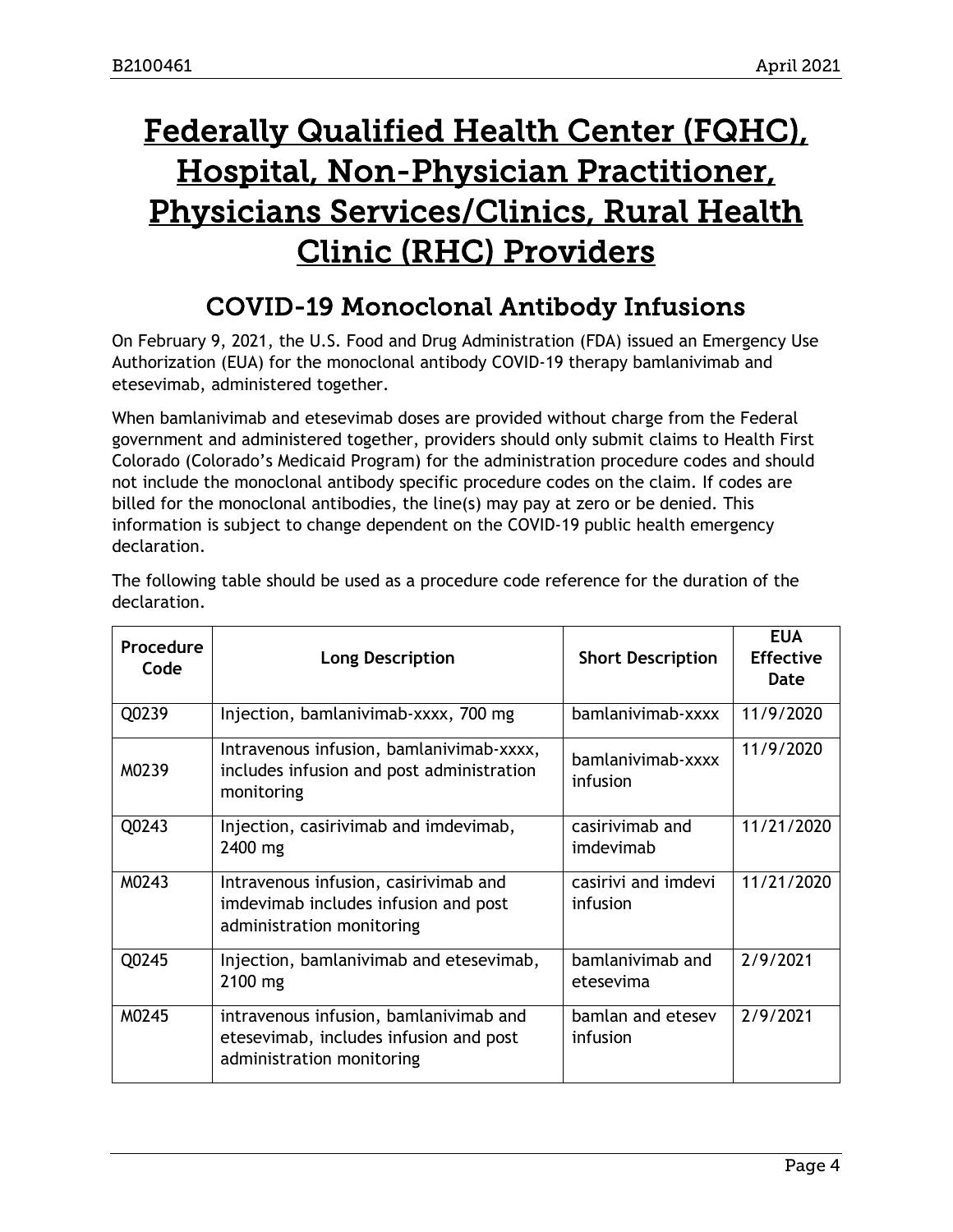Providers may refer to resources below for additional information:

- [Lilly Neutralizing Antibodies for COVID-19](https://www.lilly.com/news/media/media-kits/bamlanivimab-covid19)
- [Fact Sheet for Health Care Providers Emergency Use Authorization \(EUA\) of](http://pi.lilly.com/eua/bamlanivimab-eua-factsheet-hcp.pdf)  [Bamlanivimab](http://pi.lilly.com/eua/bamlanivimab-eua-factsheet-hcp.pdf)
- Fact Sheet for Health Care Providers Emergency Use Authorization (EUA) of [Bamlanivimab and Etesevimab](http://pi.lilly.com/eua/bam-and-ete-eua-factsheet-hcp.pdf)
- [Regeneron Casirivimab and Imdevimab EUA Guidebook](https://www.regeneroneua.com/Content/pdf/treatment-covid19-eua-guide-book.pdf)
- [Fact Sheet for Health Care Providers Emergency Use Authorization \(EUA\) of](https://www.regeneron.com/sites/default/files/treatment-covid19-eua-fact-sheet-for-hcp.pdf)  [Casirivimab and Imdevimab](https://www.regeneron.com/sites/default/files/treatment-covid19-eua-fact-sheet-for-hcp.pdf)

Contact [HCPF\\_PAD@state.co.us](mailto:HCPF_PAD@state.co.us) with questions or concerns.

# <span id="page-4-1"></span>Fee-for-Service Prior Authorization Requests (PARs) and Physician Administered Drugs (PAD) Providers

# New Utilization Management (UM) Vendor Update

<span id="page-4-0"></span>Keystone Peer Review Organization (Kepro) will be the new UM partner for Health First Colorado as previously announced in the [February 2021 Provider Bulletin \(B2100459\)](https://www.colorado.gov/pacific/sites/default/files/Bulletin_0221_B2100459.pdf) and [March 2021 Provider Bulletin \(B2100460\).](https://www.colorado.gov/pacific/sites/default/files/Bulletin%200321_B2100460.pdf)

**Any information regarding the UM vendor transition from eQHealth Solutions Inc. to Kepro does** *not* **pertain to:**

- 1) Providers who submit PARs through Single Entry Point (SEP) or Community Centered Board (CCB) Agencies (for example Adult Long-Term Home Health)
- 2) Providers who submit reviews for waivers under Office of Community Living (OCL) waivers, including Over Cost Containment (OCC), Children's Extensive Services (CES), Preadmission Screening and Resident Review (PASRR) and Children's Home & Community-Based Services (CHCBS). These reviews were transitioned to the Department's vendor as of March 1, 2021. Visit the [Long-Term Services and Supports](https://www.colorado.gov/hcpf/long-term-services-and-supports-training)  [Training web page](https://www.colorado.gov/hcpf/long-term-services-and-supports-training) and scroll down to the section titled Telligen's Qualitrac Review and [Provider Portal](https://www.colorado.gov/hcpf/long-term-services-and-supports-training) for more information about that transition.



**Kepro will begin accepting PARs for select outpatient services as of May 1, 2021.** Kepro will be responsible for the prior authorization of codes that require a PAR per the [Health First Colorado Fee Schedule](https://www.colorado.gov/hcpf/provider-rates-fee-schedule) and also fall within the following benefit areas: Audiology, Durable Medical Equipment, Medical Procedures, Diagnostic Imaging, Molecular Testing, Pediatric Behavioral Therapy, Early and Periodic Screening, Diagnostic, and Treatment (EPSDT) Exceptions, Outpatient Speech, Occupational and Physical Therapy, Out-of-State Inpatient Hospital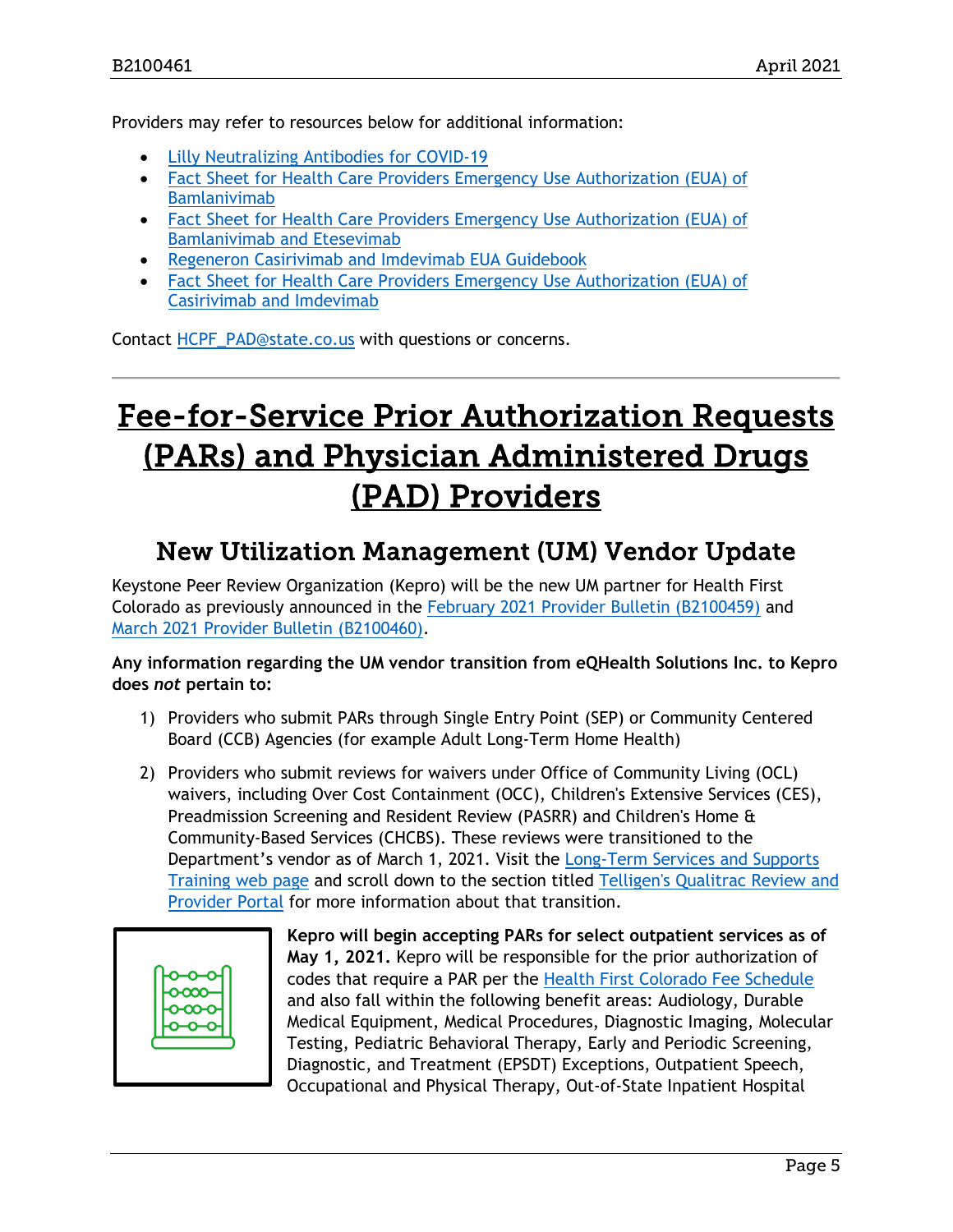Requests, Personal Care and Transplants. Visit the [ColoradoPAR Program web page](https://www.colorado.gov/hcpf/par) to register for training and to read about the training curriculum.

At a later date, Kepro will be prior authorizing Pediatric Long-Term Home Health, Private Duty Nursing and select Physician Administered Drugs, as well as the Inpatient Hospital Review Program. Additional information about those implementation dates will be forth coming on the [ColoradoPAR program web page](https://www.colorado.gov/hcpf/par) and via Provider Bulletin.

## **Physician Administered Drugs (PADs)**

A select group of PADs that will require prior authorization will be implemented with KEPRO. Information pertaining to PAD PARs will be posted on the [Physician Administered Drugs web](https://www.colorado.gov/pacific/hcpf/physician-administered-drugs)  [page.](https://www.colorado.gov/pacific/hcpf/physician-administered-drugs) The go-live date for KEPRO and prior authorization of PADs will begin no earlier than June 1, 2021. Additional announcements will be posted to the [Physician Administered Drugs](https://www.colorado.gov/pacific/hcpf/physician-administered-drugs)  [web page,](https://www.colorado.gov/pacific/hcpf/physician-administered-drugs) [ColoradoPAR: Health First Colorado Prior Authorization Request Program web page,](https://www.colorado.gov/hcpf/par) and sent out via Provider Bulletin.

# Hospital Providers

# General Updates

## <span id="page-5-1"></span><span id="page-5-0"></span>**All Hospital Providers**

## **Hospital Stakeholder Engagement Meetings**

Bi-monthly Hospital Engagement meetings will continue to be hosted to discuss current issues regarding payment reform and operational processing. [Sign up to receive the Hospital](https://visitor.r20.constantcontact.com/manage/optin?v=001HfxrbpGNWZ0lZnPp6t3PG2s9XPNl8ZvgFdjsKvSnhIy8z9JmHyp6DeoLJ3saT6x0SeqRR1ub149uoXxe1ok4jTzfMSQ0BN7S5vcLiRO7gdY%3D)  [Stakeholder Engagement Meeting newsletters.](https://visitor.r20.constantcontact.com/manage/optin?v=001HfxrbpGNWZ0lZnPp6t3PG2s9XPNl8ZvgFdjsKvSnhIy8z9JmHyp6DeoLJ3saT6x0SeqRR1ub149uoXxe1ok4jTzfMSQ0BN7S5vcLiRO7gdY%3D)

- The next Rural Hospital Engagement meeting is scheduled for **[Thursday, May 6,](https://www.colorado.gov/pacific/hcpf/rural-hospital-and-rural-health-clinics)  [2021, from 2:00 p.m. -](https://www.colorado.gov/pacific/hcpf/rural-hospital-and-rural-health-clinics) 4:00 p.m. MT** and will be hosted virtually.
- The All-Hospital Engagement meeting is scheduled for **[Friday,](https://www.colorado.gov/pacific/hcpf/hospital-stakeholder-engagement-meetings) [May 7, 2021, from 9:00 a.m. -](https://www.colorado.gov/pacific/hcpf/hospital-stakeholder-engagement-meetings) 12:00 p.m. MT** and will be hosted virtually.

Visit the [Hospital Engagement Meeting](https://www.colorado.gov/pacific/hcpf/hospital-stakeholder-engagement-meetings) web page for more details, meeting schedules and past meeting materials. **Calendar Year 2021 meetings have been posted.**

Contact Andrew Abalos at [Andrew.Abalos@state.co.us](mailto:Andrew.Abalos@state.co.us) with any questions or topics to be discussed at future meetings. Advanced notice will provide the Rates team time to bring additional Department personnel to the meetings to address different concerns.

## **Rural Health Clinics**

Bi-monthly Rural Health Clinic Engagement meetings will continue to be hosted to discuss current issues regarding payment reform and operational processing.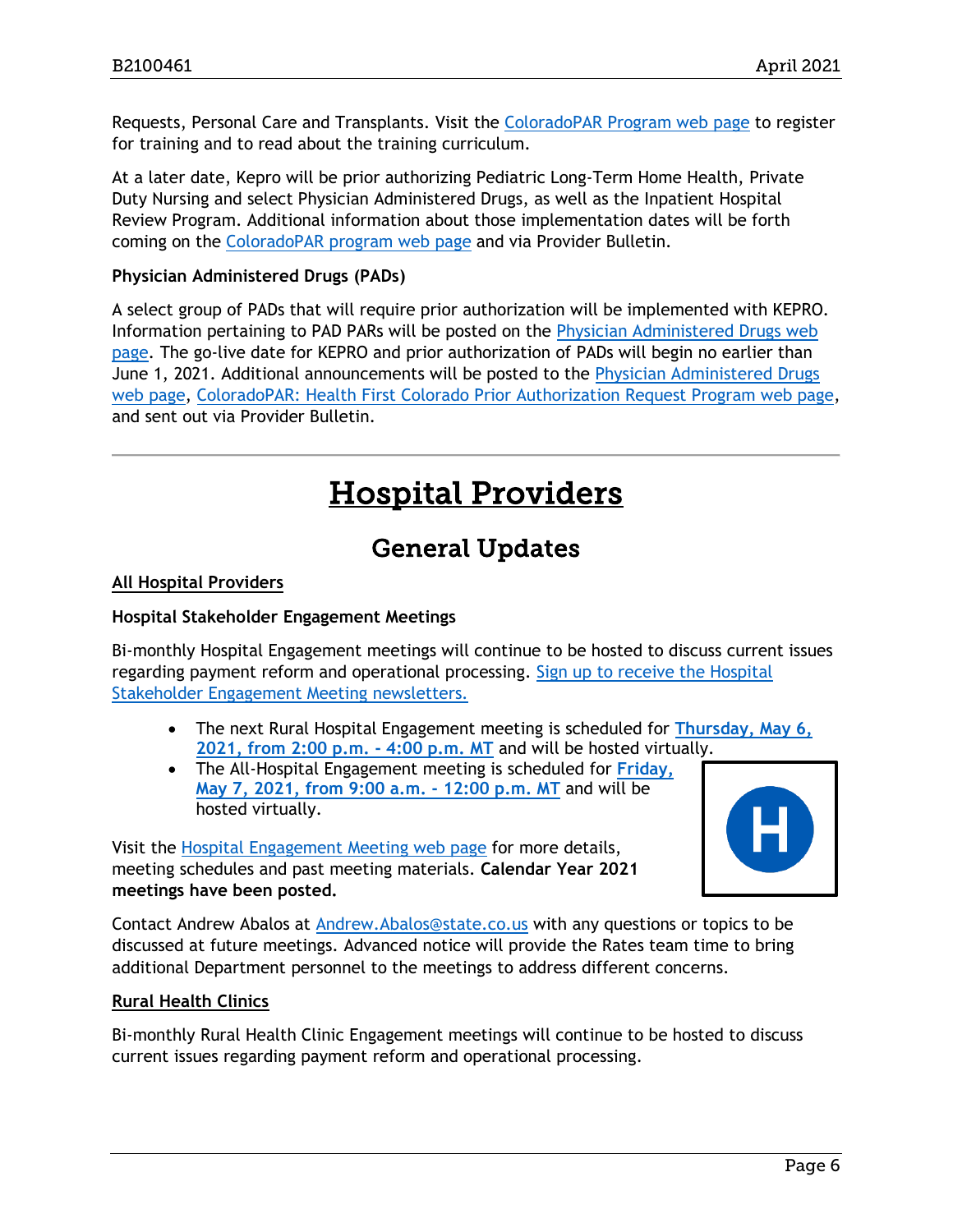• The next Rural Health Clinic Engagement meeting is scheduled for **[Thursday, May](https://www.colorado.gov/pacific/hcpf/rural-hospital-and-rural-health-clinics)  [6, 2021, from 12:30 p.m. to 1:30 p.m.](https://www.colorado.gov/pacific/hcpf/rural-hospital-and-rural-health-clinics) MT** and will be hosted virtually. The meetings are now held on Zoom.

Visit the [Rural Health Clinic Engagement Meeting](https://www.colorado.gov/pacific/hcpf/rural-hospital-and-rural-health-clinics) web page for more details, meeting schedules and past meeting materials. **Calendar Year 2021 meetings have been posted.**

Contact Erin Johnson at [Erink.Johnson@state.co.us](mailto:Erink.Johnson@state.co.us) with any questions or topics to be discussed at future meetings. Advanced notice will provide the Rates team time to bring additional Department personnel to the meetings to address different concerns.

# Hospital Transformation Program (HTP) Update

## <span id="page-6-0"></span>**Hospital HTP Application and Portal Training**

On March 4, 2021, a training session was hosted for HTP participating hospitals to go over the HTP hospital application process and an orientation of the submission portal. As a reminder, per [a special communication](https://myemail.constantcontact.com/Hospital-Transformation-Program--HTP--Implementation-Update.html?soid=1120776134797&aid=5SqIM6QBBM4) from Executive Director Kim Bimestefer in November 2020, the HTP implementation date was moved to April 1, 2021. The training is posted on the [Colorado](https://www.colorado.gov/pacific/hcpf/colorado-hospital-transformation-program)  [Hospital Transformation Program web page.](https://www.colorado.gov/pacific/hcpf/colorado-hospital-transformation-program)

## **Updates from the Office of eHealth Innovation (OeHI)**



This week, several updates came from OeHI of interest to hospitals and stakeholders.

## **New Care Coordination Resources**

As part of Colorado's Health IT Roadmap Care Coordination Initiative, OeHI and the eHealth Commission developed new resources to increase collaboration, alignment and

coordination of efforts. See below and please share with your networks.

The Social-Health Information Exchange (S-HIE) white paper titled [Advancing a Coordinated](https://oehi.colorado.gov/sites/oehi/files/documents/SHIE%20White%20Paper%20%281%29.pdf)  [Ecosystem for a Social Health Information Exchange \(S-HIE\)](https://oehi.colorado.gov/sites/oehi/files/documents/SHIE%20White%20Paper%20%281%29.pdf) aims to create a shared vision among Colorado stakeholders interested in improving whole-person care coordination.

The Social Determinants of Health (SDoH) Screening Guide titled [Implementation Guidance](https://oehi.colorado.gov/sites/oehi/files/documents/S-HIE%20Screening%20Implementation%20Guidance.pdf)  [For Screening for Social Determinants of Health in an Electronic Health Record](https://oehi.colorado.gov/sites/oehi/files/documents/S-HIE%20Screening%20Implementation%20Guidance.pdf) aims to support health care providers (such as community health centers, independent practices, health systems and community mental health centers) interested in screening for SDoH and documenting the results in an electronic health record.

Both resources are available on [OeHI's Care Coordination web page.](https://oehi.colorado.gov/oehi-projects/care-coordination)

## **State's Prescriber Tool- Licenses Available**

As part of [Colorado's Health IT Roadmap](https://oehi.colorado.gov/sites/oehi/files/documents/Colorado_Health_IT_Roadmap-19_Web.pdf) efforts to support the Polis-Primavera Administration's bold priorities to improve access to affordable and high quality health care, the Department is providing a limited number of **FREE** licenses to the state's prescriber tool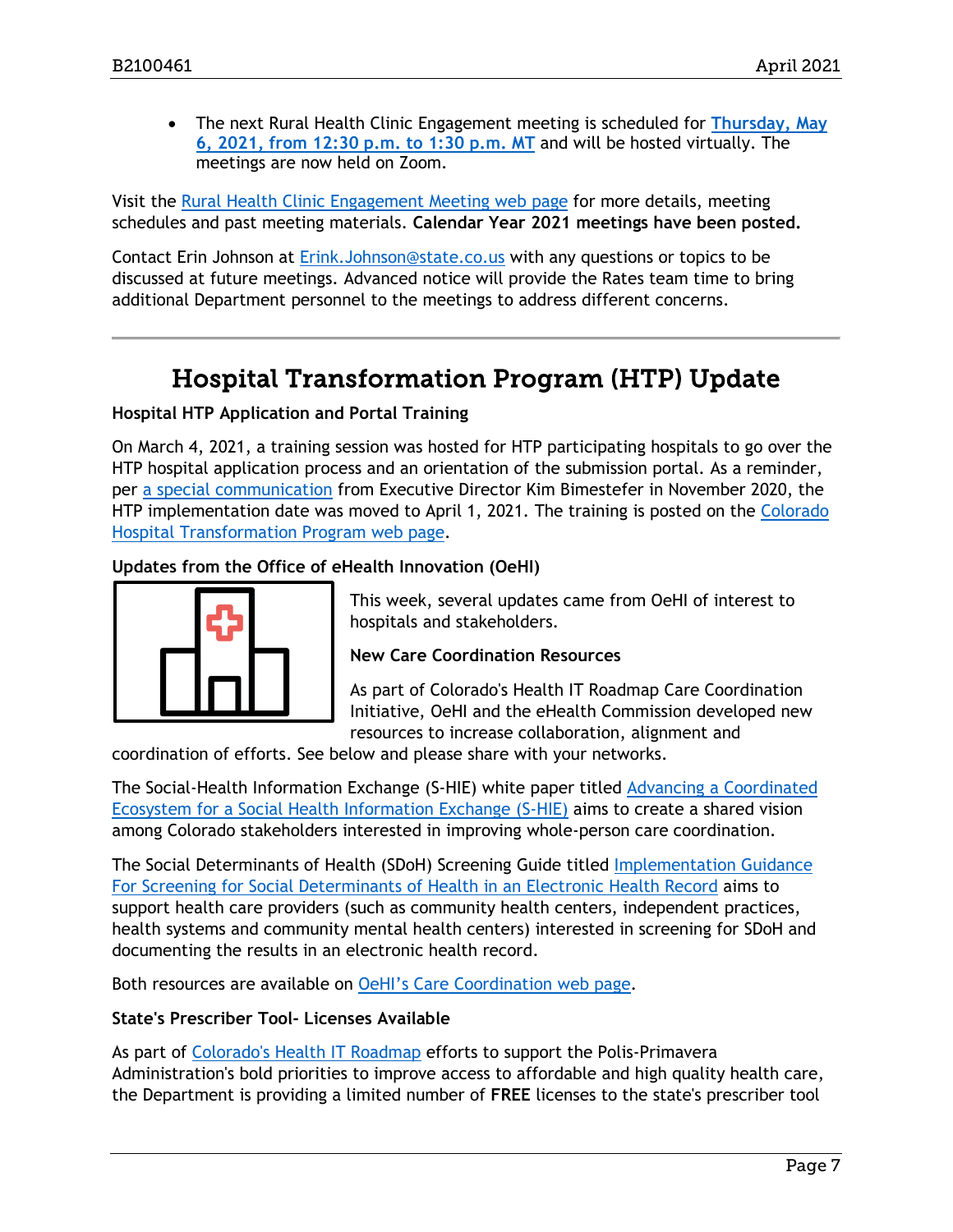to eligible Medicaid providers. This is phase one of several phases that leverage foundational health IT infrastructure, policies and innovations. Complete the [HCPF Open License Access](https://form.typeform.com/to/inngJ9zw)  [\(HOLA\) Program form](https://form.typeform.com/to/inngJ9zw) to request a license.

## **Colorado Healthcare Affordability and Sustainability Enterprise (CHASE) Board Meeting**

The next CHASE Board meeting will take place [via webinar](https://cohcpf.adobeconnect.com/chase/) on Tuesday, April 27, 2021, at 3:00 p.m. MT. Additional information about the board, as well as meeting materials, can be found on the [Colorado Healthcare Affordability and Sustainability Enterprise \(CHASE\) Board web](https://www.colorado.gov/pacific/hcpf/colorado-healthcare-affordability-and-sustainability-enterprise-chase-board)  [page.](https://www.colorado.gov/pacific/hcpf/colorado-healthcare-affordability-and-sustainability-enterprise-chase-board)

# <span id="page-7-1"></span>Hospitals, Federally Qualified Health Centers (FQHCs), Physician Administered Drugs (PADs), Physicians, Pharmacy Providers

# <span id="page-7-0"></span>Increases in Medicaid Reimbursement for All COVID-19 Vaccine Administration

Effective March 15, 2021, all COVID-19 vaccine claims will be reimbursed at \$41.18 in accordance with updated guidance and funding from the Centers for Medicare & Medicaid Services (CMS). This applies to physicians, federally qualified health centers (FQHC), hospitals, pharmacies and other Health First Colorado-enrolled qualified immunizers administering **each dose** of a COVID-19 vaccine approved by the U.S. Food and Drug Administration (FDA) under their Emergency Use Authorization (EUA) authority.

Pharmacists enrolled with Health First Colorado may submit claims for reimbursement of the administration of COVID-19 vaccines to Health First Colorado members. Providers will receive vaccine products from the federal government at no cost. **Only the administration fee associated with the vaccines may be reimbursed to providers.** These updated rates can be found on the Department's Provider Rates and Fees website under the [Immunization Rate](https://www.colorado.gov/pacific/hcpf/provider-rates-fee-schedule#immunization)  [Schedule](https://www.colorado.gov/pacific/hcpf/provider-rates-fee-schedule#immunization) section. Additional information for providers can be found on the [COVID-19](https://www.colorado.gov/hcpf/covid-19-provider-information)  [Information for Health First Colorado and CHP+ Providers and Case Managers web page.](https://www.colorado.gov/hcpf/covid-19-provider-information) Providers will need to [enroll in the State's vaccine program](http://covid19.colorado.gov/vaccine-providers) to offer the vaccine.

| <b>COVID-19 Vaccine Administration Methods Fee-for-Service Billing:</b> |  |  |  |  |  |
|-------------------------------------------------------------------------|--|--|--|--|--|
|-------------------------------------------------------------------------|--|--|--|--|--|

| Code  | <b>CPT Short</b><br><b>Descriptor</b> | Labeler<br><b>Name</b> | <b>Vaccine/Procedure</b><br><b>Name</b>                                          | <b>Effective</b><br>January 1,<br>2021, Fee-<br><b>For-Service</b><br>Rates |
|-------|---------------------------------------|------------------------|----------------------------------------------------------------------------------|-----------------------------------------------------------------------------|
| 0001A | ADM SARSCOV2<br>30MCG/0.3ML 1ST       | Pfizer                 | <b>Pfizer-Biontech Covid-19</b><br>Vaccine Administration -<br><b>First Dose</b> | \$41.18                                                                     |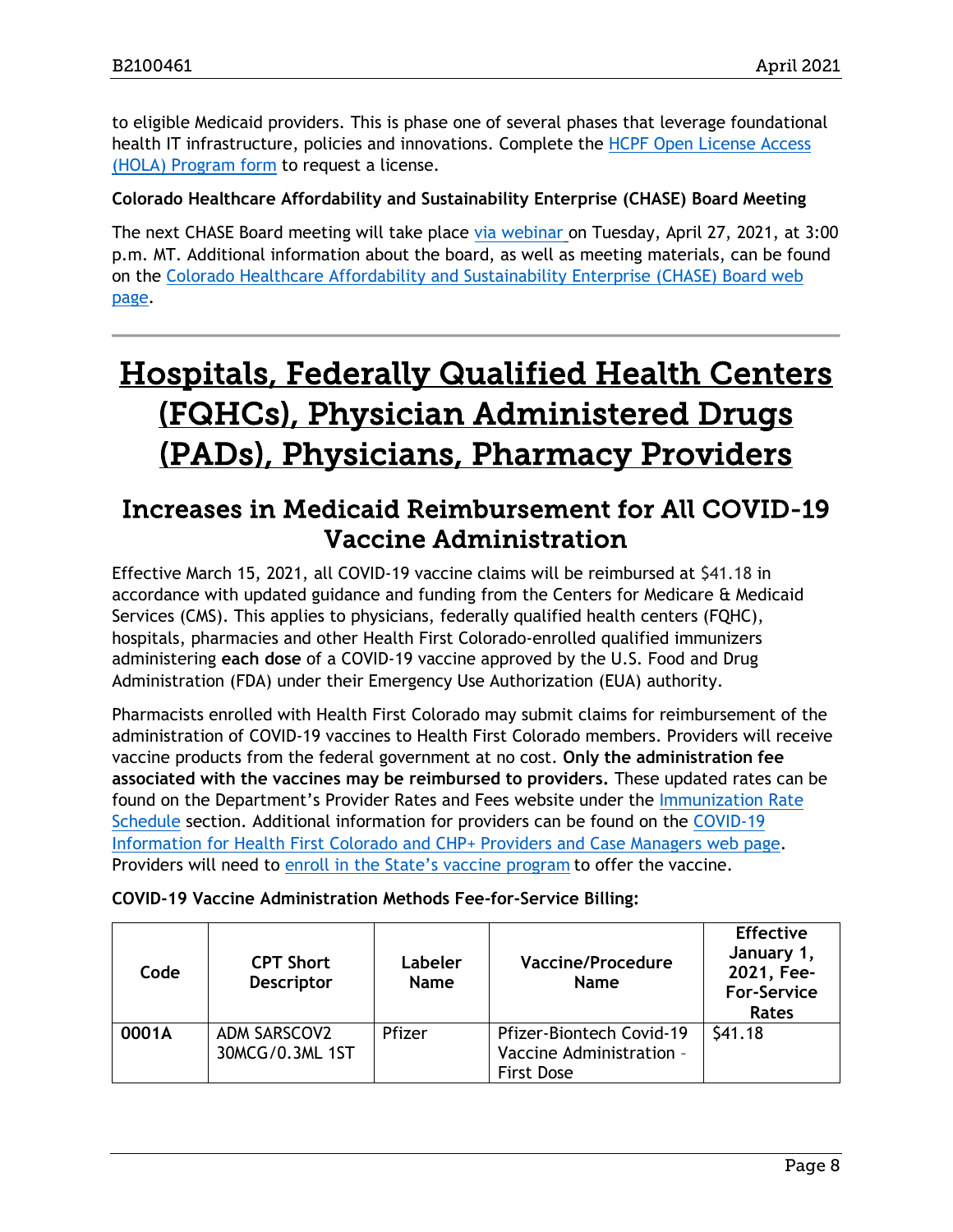| Code  | <b>CPT Short</b><br><b>Descriptor</b>  | Labeler<br><b>Name</b> | Vaccine/Procedure<br><b>Name</b>                                           | <b>Effective</b><br>January 1,<br>2021, Fee-<br><b>For-Service</b><br><b>Rates</b> |
|-------|----------------------------------------|------------------------|----------------------------------------------------------------------------|------------------------------------------------------------------------------------|
| 0002A | <b>ADM SARSCOV2</b><br>30MCG/0.3ML 2ND | Pfizer                 | <b>Pfizer-Biontech Covid-19</b><br>Vaccine Administration -<br>Second Dose | \$41.18                                                                            |
| 0011A | <b>ADM SARSCOV2</b><br>100MCG/0.5ML1ST | Moderna                | Moderna Covid-19<br>Vaccine Administration -<br><b>First Dose</b>          | \$41.18                                                                            |
| 0012A | <b>ADM SARSCOV2</b><br>100MCG/0.5ML2ND | Moderna                | Moderna Covid-19<br>Vaccine Administration -<br>Second Dose                | \$41.18                                                                            |

# <span id="page-8-0"></span>Johnson & Johnson Single-dose Vaccine Administration

Effective February 26, 2021, the Department is covering the administration of the Janssen (Johnson & Johnson) single-dose COVID-19 vaccine.

Claims may be reimbursed for enrolled and qualified providers for administration of COVID-19 vaccines approved by the U.S. Food and Drug Administration (FDA) under their Emergency Use Authorization (EUA) authority. Pharmacists enrolled with Health First Colorado may submit claims for reimbursement of the administration of COVID-19 vaccines to Health First Colorado members. Providers will receive vaccine products from the federal government at no cost. Only the administration fee associated with the vaccines may be reimbursed to providers.

## **COVID-19 Vaccine Administration Method Fee-for-Service Billing -Janssen (Johnson & Johnson) Single-Dose Vaccine:**

| Code  | <b>CPT Short</b><br><b>Descriptor</b> | Labeler<br><b>Name</b>                    | Vaccine/Procedure<br><b>Name</b>           | <b>Effective</b><br>February 26,<br>2021, Fee-<br><b>For-Service</b><br>Rates |
|-------|---------------------------------------|-------------------------------------------|--------------------------------------------|-------------------------------------------------------------------------------|
| 0031A | ADM SARSCOV2<br>VAC AD26.5ML          | Janssen<br>(Johnson $\hat{a}$<br>Johnson) | Janssen Covid-19 Vaccine<br>Administration | \$41.18                                                                       |

Contact Matthew Colussi at [Matthew.Colussi@state.co.us](mailto:Matthew.Colussi@state.co.us) with any questions.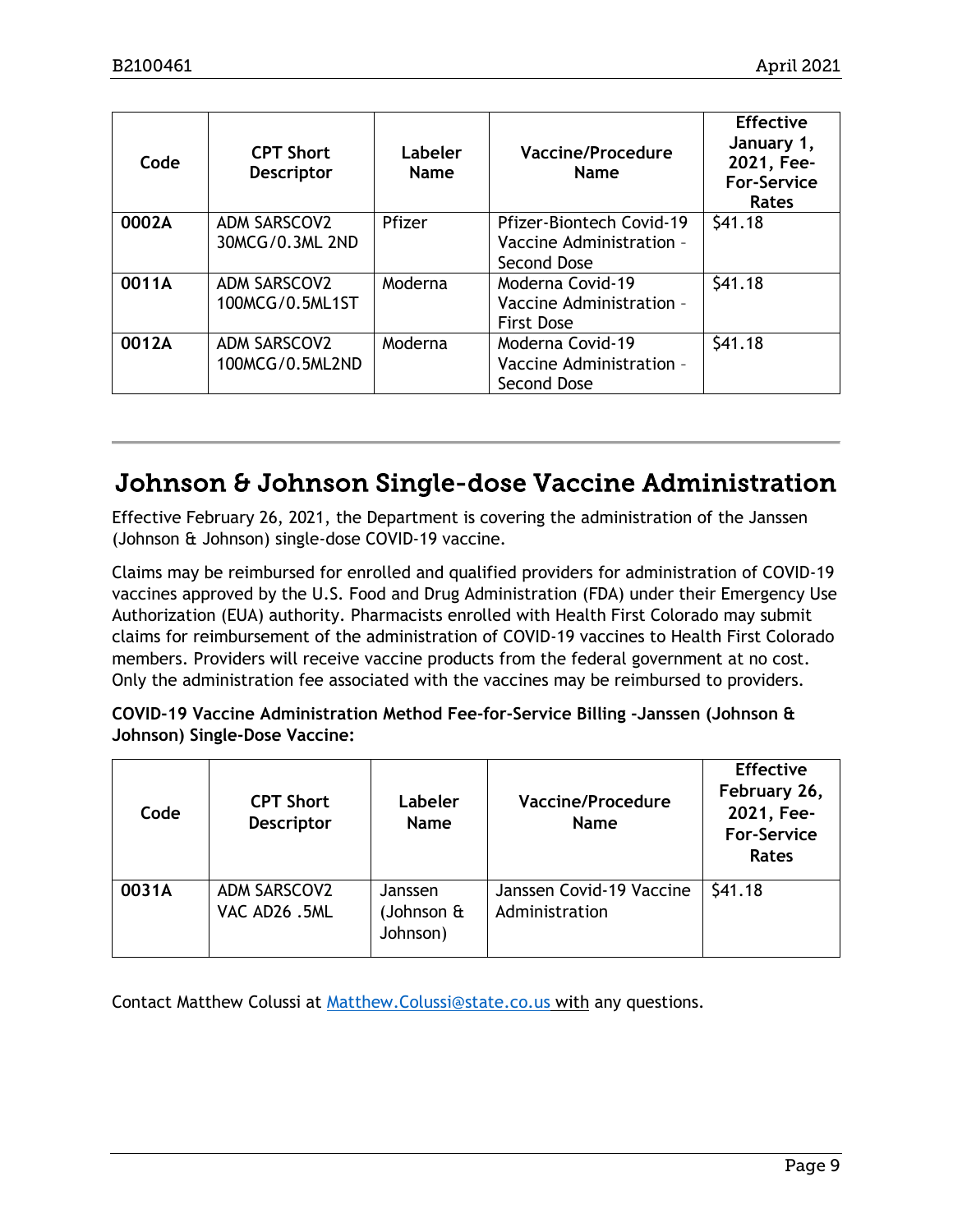# <span id="page-9-2"></span>Pharmacies and All Medication-Prescribing Providers

# <span id="page-9-0"></span>Brand Name Medication Favored Over Equivalent Generic

Certain brand name products are managed by favoring them over the generic equivalent nonpreferred medications. The list of **brand favored over generic products has migrated off of Appendix P and is now posted in a separate document titled, "Brand Favored Product List"** which may be accessed from the [Pharmacy Resources web page.](https://www.colorado.gov/hcpf/pharmacy-resources) The Brand Favored Product List is a list of **all** pharmacy benefit brand favored drugs including those on the Preferred Drug List (PDL), those not on the PDL, and those on Appendix P.

If a generic is medically necessary for the member (over the equivalent brand name), additional clinical information will need to be provided during the normal prior authorization process.

Pharmacies may reach out to Rx Management Pharmacy Call Center at 1-800-424-5725 for assistance, 24 hours a day, 7 days a week.

Providers are reminded that Brand Suboxone Film is favored over generic buprenorphinenaloxone film. Please see the [Appendix P,](https://www.colorado.gov/hcpf/pharmacy-resources) BUPRENORPHINE CONTAINING PRODUCTS section, for more details.

# Bydureon Discontinuation and Trulicity Preferred

<span id="page-9-1"></span>

Effective April 1, 2021, Trulicity (dulaglutide) Pen Injector will be preferred by Health First Colorado, in addition to the currently preferred products listed on the Preferred Drug List (PDL). Manufacturing of Bydureon Pen has been discontinued by the manufacturer.

All preferred Glucagon-like Peptide-1 Receptor Agonists (GLP-1 Analogues) require a 3-month trial of (or documented contraindication to) metformin therapy prior to approval.

Additional prior authorization criteria for all preferred and non-preferred medications can be found on the [Preferred Drug List.](https://www.colorado.gov/hcpf/pharmacy-resources#PDL) Call the Rx Management Pharmacy Call Center at 1-800-424- 5725 with questions regarding rejected claims or prior authorization.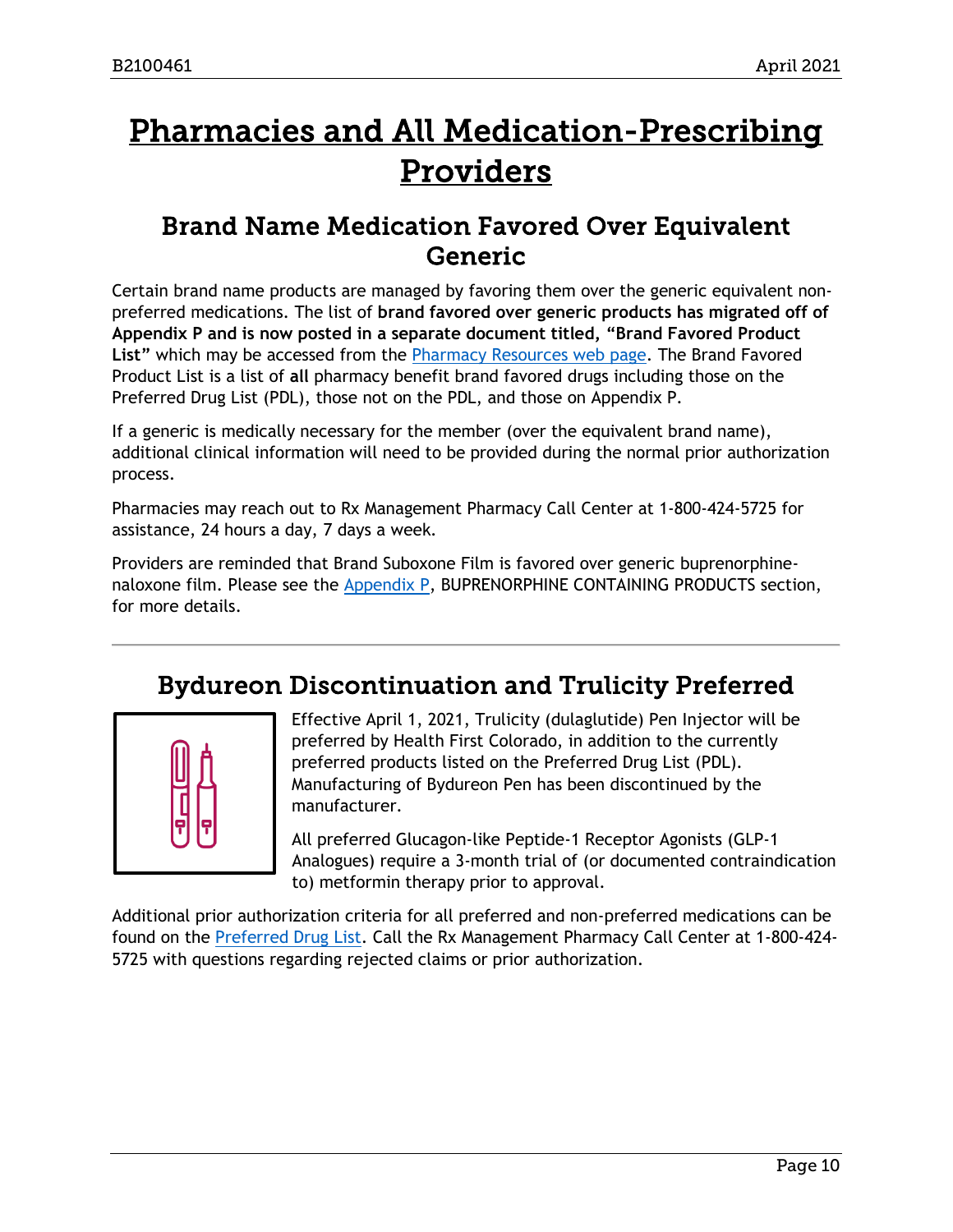# <span id="page-10-0"></span>Pharmacy and Therapeutics (P&T) Committee Meeting

Tuesday, April 13, 2021

1:00 p.m. - 5:00 p.m. MT

Meeting to be held virtually.

Visit the [Pharmacy and Therapeutics \(P&T\) Committee web page](https://www.colorado.gov/hcpf/pharmacy-and-therapeutics-committee) for the agenda and meeting information.



# <span id="page-10-1"></span>Pharmacy and Therapeutics (P&T) Committee Member Openings

The Department has two open positions for the P&T Committee member terms 2021-2022.

Applicants are being accepted for the following open positions:

- One physician who specializes in the practice of psychiatry
- One physician who specializes in the treatment of members with disabilities

If interested in serving or know someone who would be qualified, please submit/have them submit a CV along with a completed [Conflict of Interest form](https://www.colorado.gov/pacific/sites/default/files/PT%20Conflict%20of%20interest%20form%20Sept19.pdf) to:

Colorado Department of Health Care Policy and Financing Attn: Brittany Schock, PharmD Fax to 303-866-3590 or email [Brittany.Schock@state.co.us](mailto:Brittany.Schock@state.co.us)

# <span id="page-10-2"></span>Preferred Drug List (PDL) Announcement of Preferred Products

**The following PDL drug classes and preferred agents are effective April 1, 2021.**

## **Alpha Blockers**

Preferred products will be: Prazosin capsule

## **Beta-Blockers & Combinations**

Preferred products will be: Acebutolol, Atenolol, Atenolol/Chlorthalidone, Bisoprolol, Bisoprolol/HCTZ, Bystolic, Carvedilol IR/ER, Labetalol, Metoprolol, Metoprolol XL, Metoprolol/HCTZ, Nadolol, Pindolol, Propranolol IR tablet/solution, Propranolol ER, Sotalol

## **Calcium Channel Blockers (CCBs)**

Preferred products will be: Amlodipine, Diltiazem IR tablet, Diltiazem ER capsule, Felodipine ER, Nifedipine IR/ER, Verapamil IR/ER tablet, Verapamil ER 120 mg, 180 mg, 240 mg capsule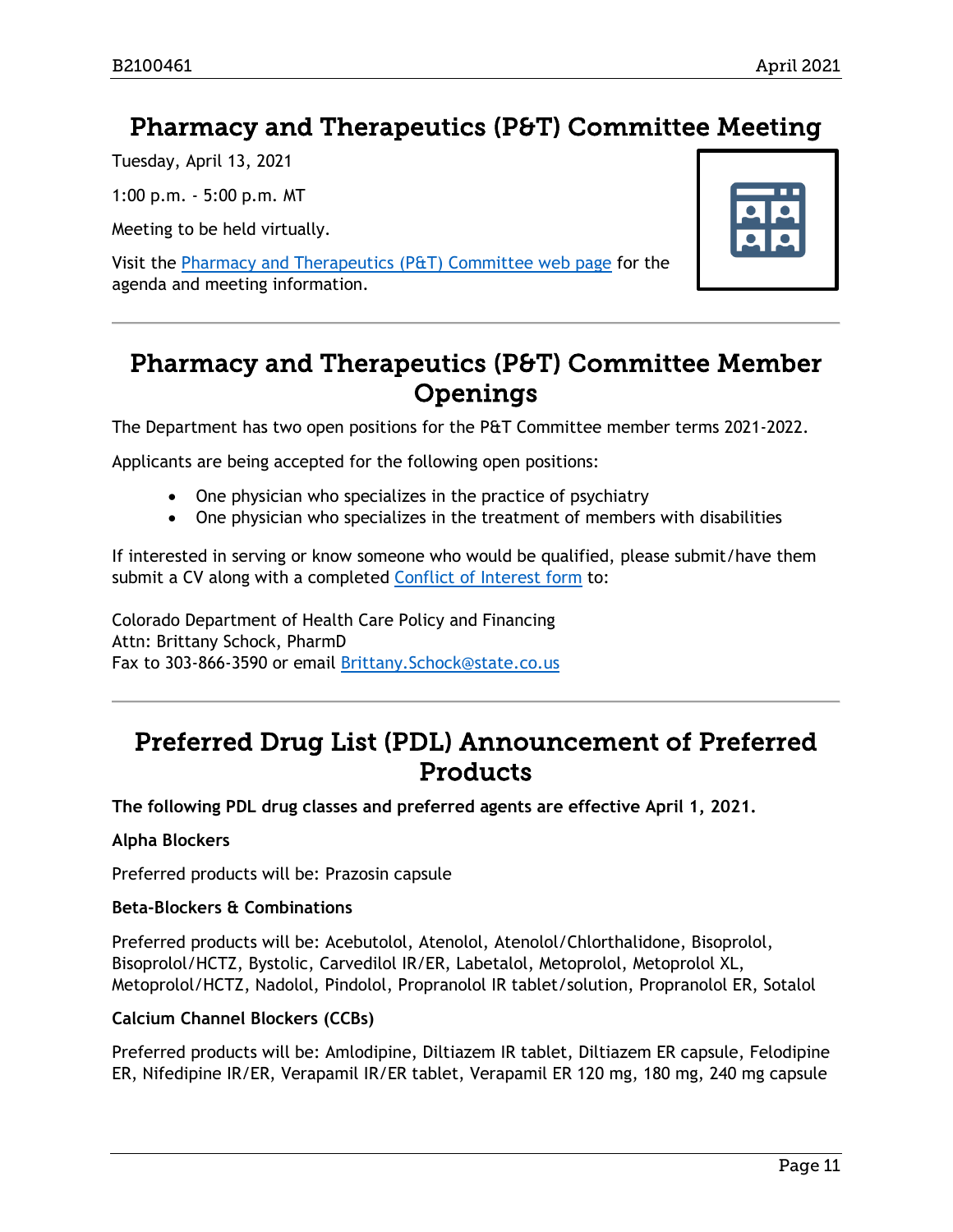## **Lipotropics, Bile Acid Sequestrants**

Preferred products will be: Cholestyramine/Aspartame, Cholestyramine/Sucrose, Colesevelam tablet, Colestipol tablet

### **Lipotropics, Other**

Preferred products will be: Ezetimibe, Fenofibrate tablet/capsule (generic Lofibra/Tricor), Gemfibrozil, Niacin ER, Omega-3 ethyl esters (generic Lovaza)

### **Statins/Statin Combinations**

Preferred products will be: Atorvastatin, Lovastatin, Pravastatin, Rosuvastatin, Simvastatin

#### **Anti-Parkinson's Agents**

Preferred products will be: Amantadine, Benztropine, Carbidopa/Levodopa IR, Carbidopa/Levodopa ER, Carbidopa/Levodopa/Entacapone, Pramipexole IR, Ropinirole IR, Selegiline, Trihexyphenidyl tablet/elixir

#### **Atypical Antipsychotics**

Preferred products will be: Aripiprazole tablet, Clozapine tablet, Latuda (2nd Line),

Olanzapine, Quetiapine IR/ER, Risperidone, Ziprasidone



## **CGRP Inhibitors**

Preferred products will be: Emgality 120mg syringe, Emgality pen, Aimovig auto-injector

## **Lithium Agents**

Preferred products will be: Lithium carbonate tablet/capsule, Lithium

### ER tablet

## **Neurocognitive Disorder Agents**

Preferred products will be: Donepezil 5mg/10mg tablet, Donepezil ODT, Memantine tablet, Rivastigmine capsule/patch

#### **Sedative Hypnotics- Non-Benzodiazepines**

Preferred products will be: Eszopiclone, Zaleplon, Zolpidem IR/ER

## **Sedative Hypnotics- Benzodiazepines**

Preferred products will be: Temazepam 15mg, Temazepam 30mg, Triazolam

## **Anxiolytics - Benzodiazepines**

Preferred products will be: Alprazolam IR tablet, Alprazolam ER tablet, Chlordiazepoxide, Clorazepate, Diazepam tablet, Diazepam solution, Lorazepam tablet/solution, Oxazepam

## **Anxiolytics - Non-Benzodiazepines**

Preferred products will be: Buspirone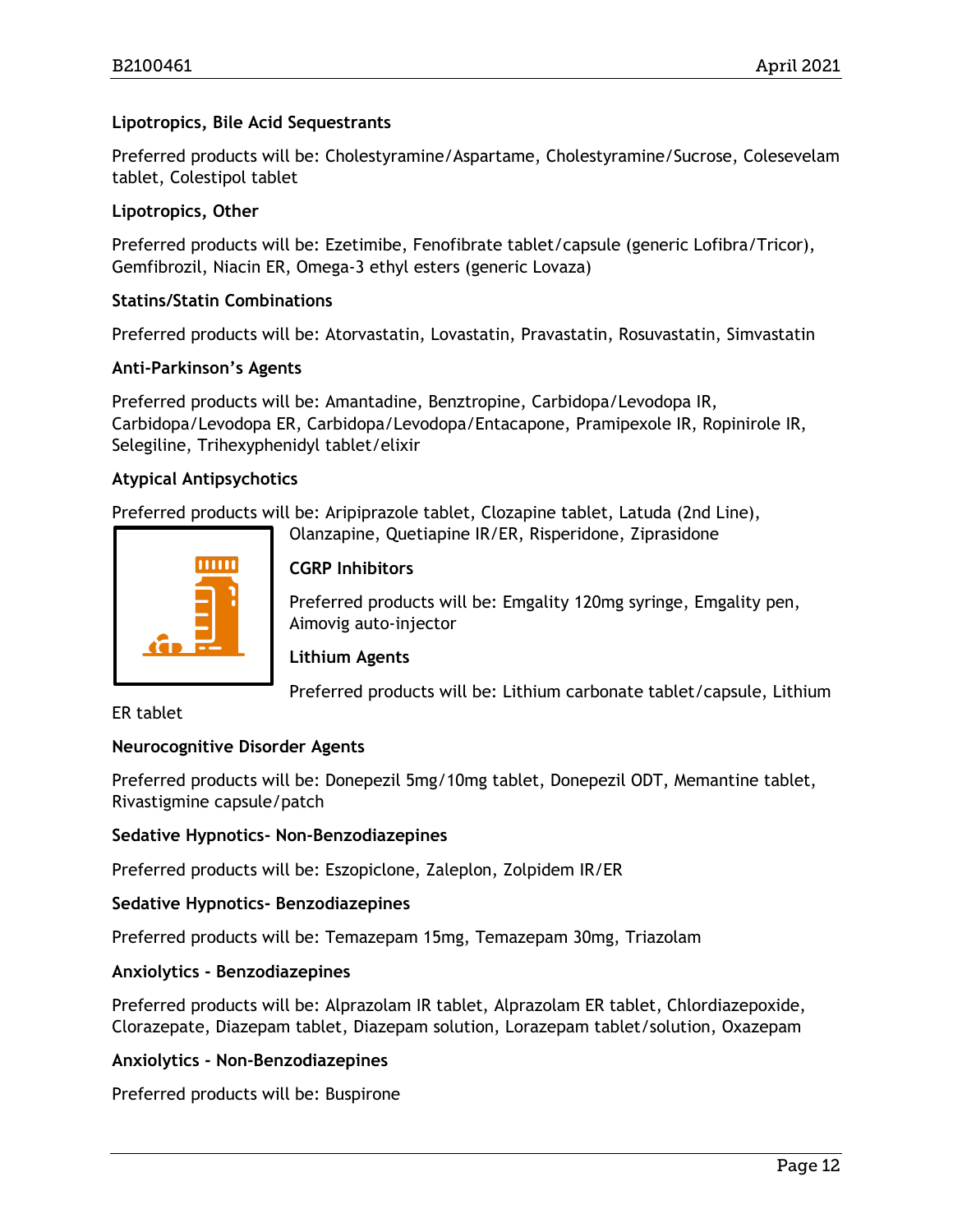## **Topical Steroids (Low Potency)**

Preferred products will be: Derma-Smoothe (BNR) oil, Desonide 0.05% cream/ointment, Fluocinolone 0.01% cream, Hydrocortisone (Rx) cream/lotion/ointment

### **Topical Steroids (Medium Potency)**

Preferred products will be: Betamethasone dipropionate lotion, Betamethasone valerate ointment, Fluocinolone 0.025% cream, Fluticasone cream/ointment, Mometasone cream/ointment/solution, Triamcinolone 0.025%, 0.1% cream/lotion/ointment

## **Topical Steroids (High Potency)**

Preferred products will be: Betamethasone Dipropionate/Propylene Glycol (aug.) cream, Fluocinonide 0.05% gel/ointment/solution, Triamcinolone 0.5%cream/ointment

#### **Topical Steroids (Very High Potency)**

Preferred products will be: Betamethasone Dipropionate/Propylene Glycol (aug.) ointment, Clobetasol Propionate cream/gel/ointment/solution, Fluocinonide 0.1% cream

#### **Insulins (Mixtures)**

Preferred products will be: Humalog Mix 50/50 pen/vial, Humalog Mix 75/25 pen/vial, Humulin 70/30 vial/pen (OTC), Novolog Mix 70/30 vial/pen

#### **Insulins (Long-acting)**

Preferred products will be: Lantus pen/vial, Levemir pen/vial

## **Insulins (Intermediate-acting)**

Preferred products will be: Humulin N vial (OTC), Novolin N pen/vial (OTC)

## **Insulins (Rapid-acting)**

Preferred products will be: Humalog cartridge/pen/vial, Humalog Jr. pen, Novolog cartridge/pen/vial

#### **Insulins (Short-acting)**

Preferred products will be: Humulin R vial (OTC), Humulin R U-500 vial/pen, Novolin R pen/vial (OTC)

#### **Glucagon, Self–Administered**

Preferred products will be: GlucaGen hypokit, Glucagon emergency kit, Gvoke pen/syringe

#### **Growth Hormones**

Preferred products will be: Genotropin, Norditropin

#### **Bile Salts**

Preferred products will be: Ursodiol capsule/tablet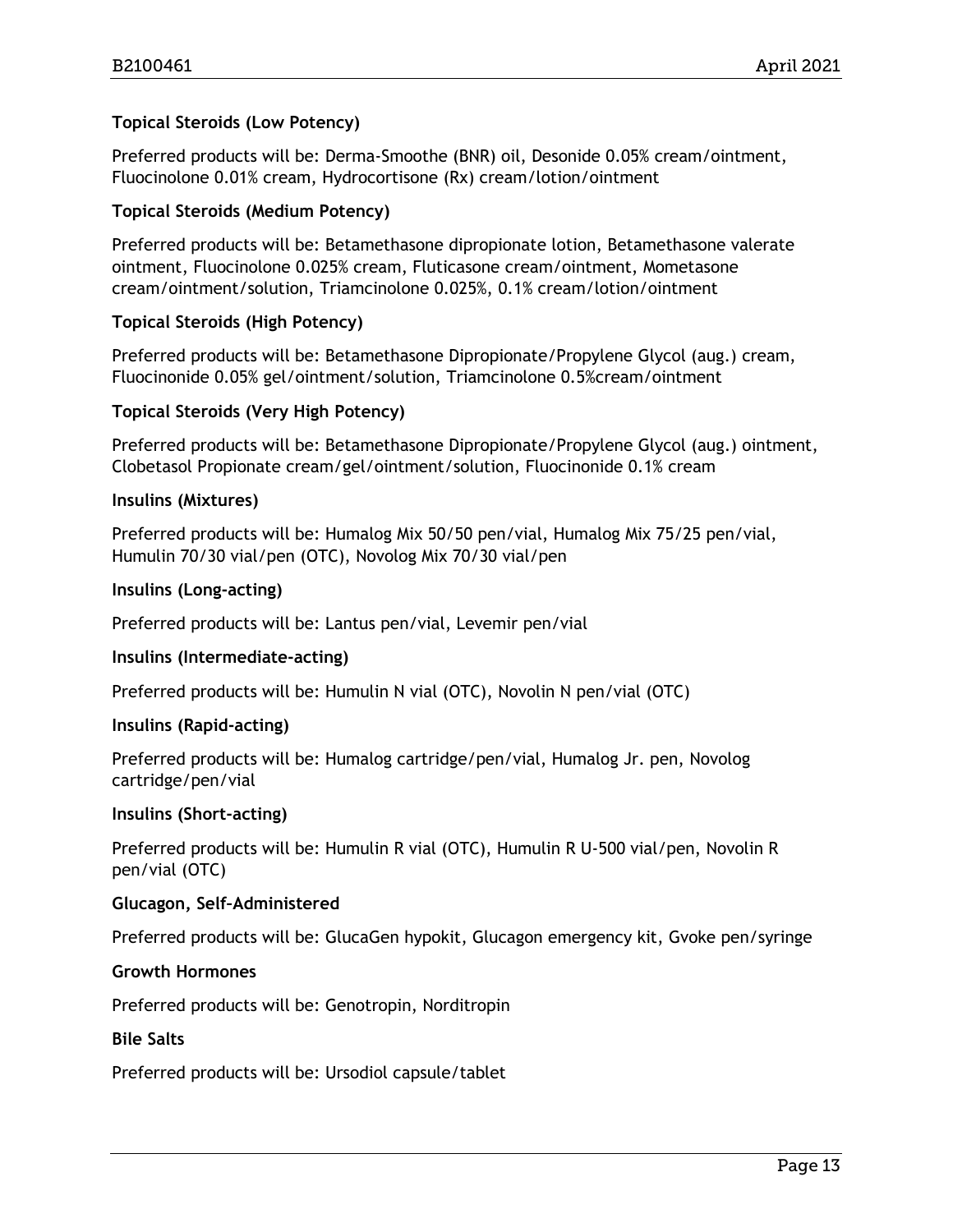## **Hemorrhoidal, Anorectal and Topical Anesthetic Agents**

Preferred products will be: Anusol HC 2.5% cream, Cortifoam 10% aerosol, Hydrocortisone 1% (Rx) cream/kit, Hydrocortisone 2.5% cream/kit, Hydrocortisone enema, Hydrocortisone/Lidocaine 3-0.5% cream, Lidocaine 5% ointment, Lidocaine/Prilocaine 2.5%- 2.5% cream, Proctofoam 1%-1% foam, Proctosol HC 2.5% cream, Proctozone HC 2.5% cream

#### **Immune Globulins**

Preferred products will be: Cuvitru, Gammagard liquid, Gammaked, Gammaplex, Gamunex-C, Hizentra, Privigen

#### **Intranasal Rhinitis Agents**

Preferred products will be: Azelastine, Budesonide (OTC), Fluticasone (Rx), Ipratropium, Triamcinolone (OTC)

#### **Leukotriene Modifiers**

Preferred products will be: Montelukast chewable/tablet

#### **Multiple Sclerosis Agents**

Preferred products will be: Aubagio, Avonex, Betaseron, Copaxone 20mg (BNR), Gilenya, Tecfidera (BNR )

#### **Ophthalmic Allergy Agents**

Preferred products will be: Alrex, Cromolyn, Ketotifen (OTC), Lastacaft, Olopatadine (RX), Pazeo (Rx)

## **Ophthalmic Anti-inflammatory Agents**

Preferred products will be: Diclofenac, Flarex, Flurbiprofen, Fluorometholone, FML Forte, Ilevro, Ketorolac, Lotemax drops (BNR)/ointment, Maxidex, Pred Mild, Prednisolone acetate

#### **Ophthalmic Glaucoma Agents**

Preferred products will be: Alphagan P 0.15% (BNR), Alphagan P 0.1%, Azopt, Brimonidine 0.2%, Combigan, Dorzolamide, Dorzolamide/Timolol, Dorzolamide/Timolol PF, Latanoprost, Levobunolol, Lumigan (BNR), Timolol (generic Timoptic), Travatan Z (BNR)

# Pharmacy Providers

# Reminder to Update Fax Numbers

<span id="page-13-1"></span><span id="page-13-0"></span>Pharmacy providers are encouraged to ensure their fax numbers are accurate and current to receive important pharmacy fax blasts. Many pharmacies either do not have a fax number on file or have a corporate fax number on record.

Visit the Provider Maintenance – [Provider Web Portal Quick Guide web page](https://www.colorado.gov/pacific/hcpf/prov-maintenance) for more information on updating the fax number.

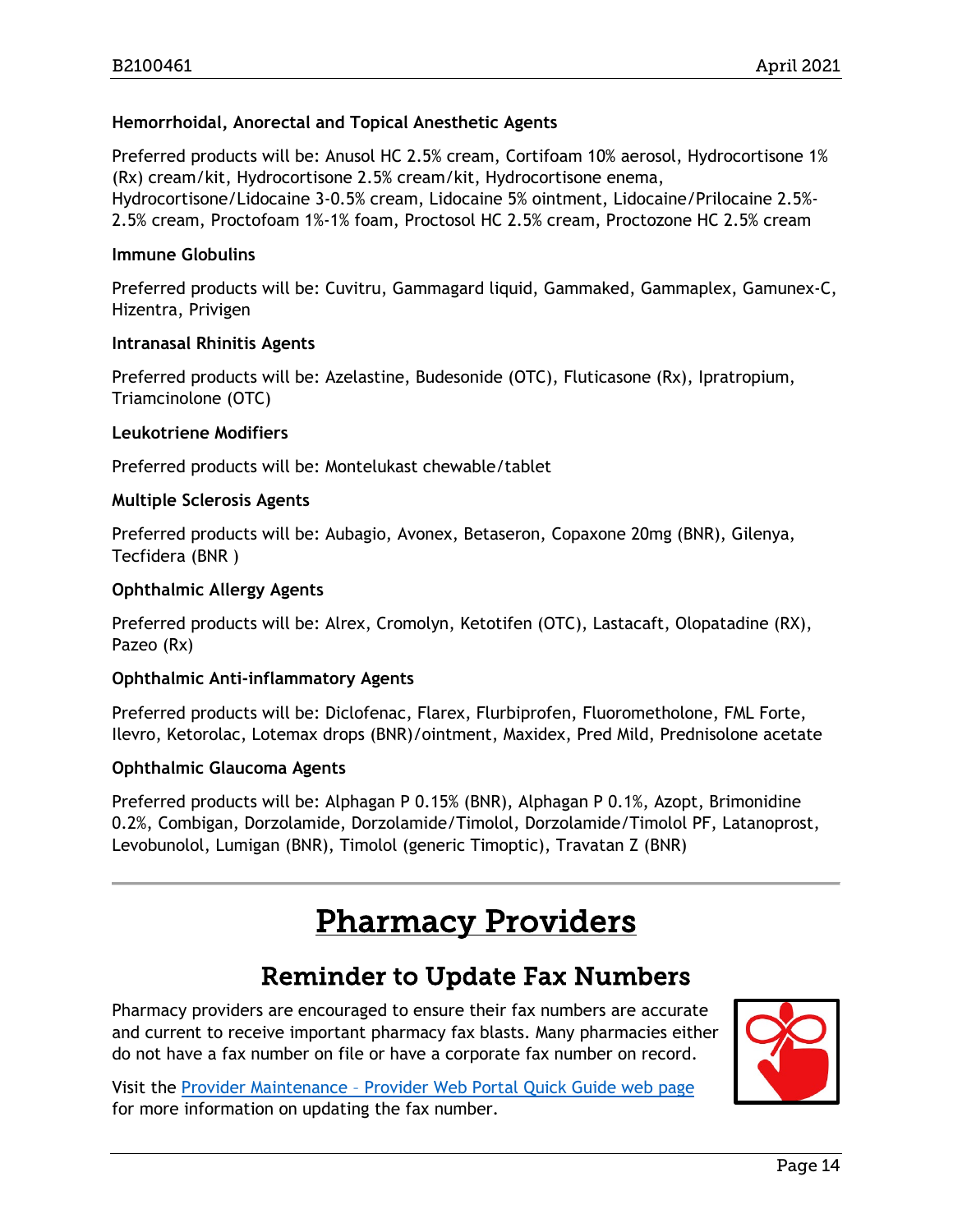# Value Based Contracting

<span id="page-14-0"></span>The Health First Colorado pharmacy team is seeking opportunities to partner with pharmaceutical manufacturers through Value Based Contracting arrangements. The Department is encouraging manufacturers that are interested in collaborating in a mutually beneficial manner to email [hcpf\\_Colorado.SMAC@state.co.us.](mailto:hcpf_Colorado.SMAC@state.co.us) The following information is requested in the email:

- Manufacturer name / Representative name
- Drug(s) for Value Based Contracting
- Population involved
- Intervention
- Baseline
- Outcome
- Time horizon

Once the request is received, providers will be outreached to set up a telephone appointment. The Department will meet with interested groups through **April 15, 2021,** to establish phase one of the program.

# <span id="page-14-3"></span>Physician-Administered Drug (PAD) Providers

# Quarter 2 Rate Updates 2021

<span id="page-14-1"></span>The PAD rates for the second quarter of 2021 have been updated. The new rates are effective April 1, 2021, and are posted to the Provider Rates  $\alpha$  Fee Schedule web page under the Physician Administered Drug Fee Schedule drop-down section.

<span id="page-14-4"></span>Contact Marli Firillo at [Marli.Firillo@state.co.us](mailto:Marli.Firillo@state.co.us) and Tyler Collinson at [Tyler.Collinson@state.co.us](mailto:Tyler.Collinson@state.co.us) with any questions about PAD rates.

# Telemedicine Providers

# Telemedicine Report Available

<span id="page-14-2"></span>

The [Telemedicine Evaluation Report](https://www.colorado.gov/pacific/sites/default/files/HCPF%20Telemedicine%20Evaluation%20March%208%2C%202021.pdf) is now available on the [Telemedicine & eConsults Policy Development web page.](https://www.colorado.gov/pacific/hcpf/stakeholder-telemedicine) This report summarizes the research and work completed by the Department from June 2020 through December 2020. It contains an evaluation of the policy changes in telemedicine since the beginning of the pandemic. It also details what is known thus far about the impacts on access to care and utilization, health equity, quality and member outcomes, and payment and reimbursement.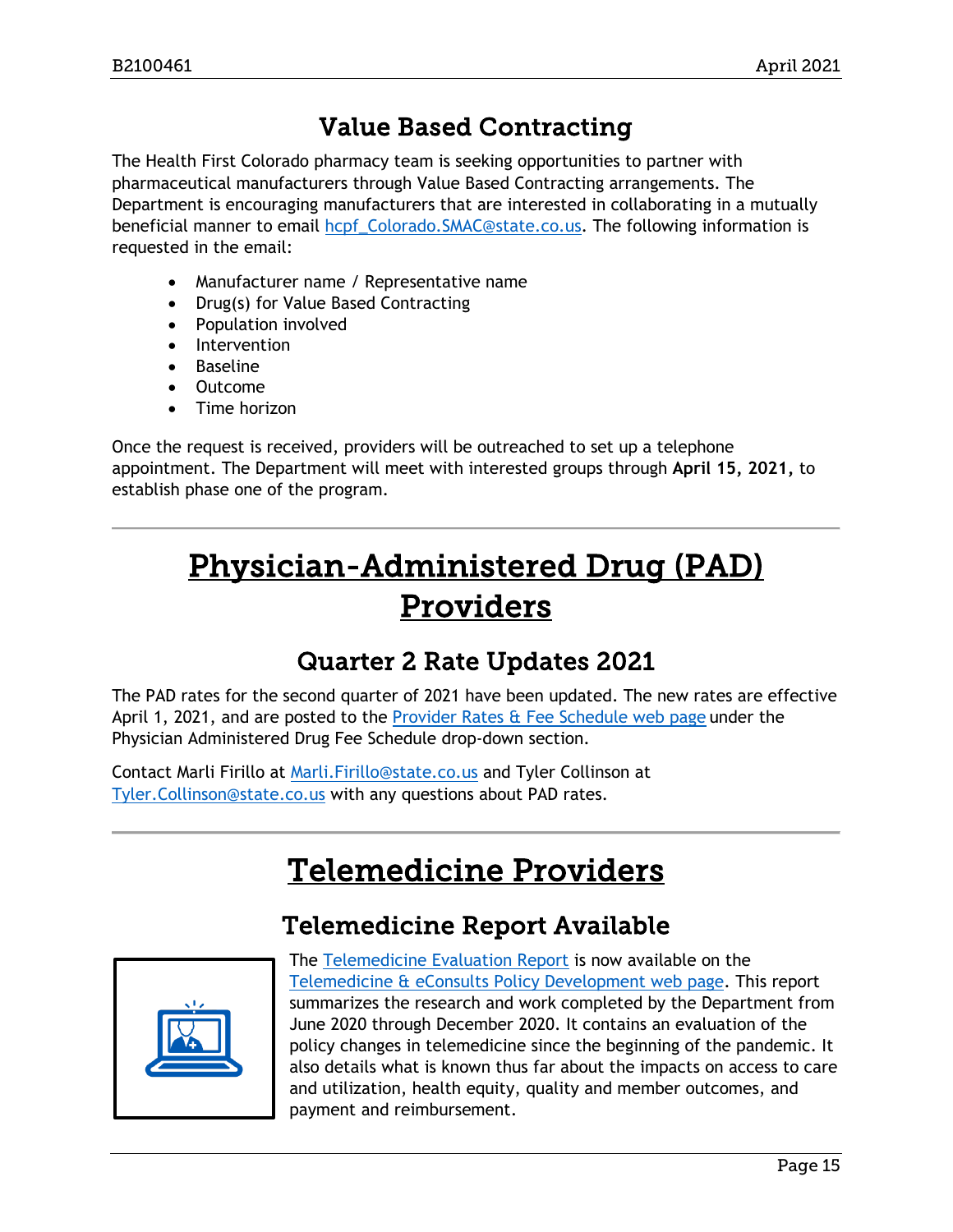Fee-for-service [telemedicine utilization data](https://www.colorado.gov/pacific/hcpf/provider-telemedicine#TeleUtDa) is posted on a bi-monthly basis and can be found on the Telemedicine - [Provider Information web page.](https://www.colorado.gov/pacific/hcpf/provider-telemedicine)

Contact Policy Development and Stakeholder Relations Specialist Betsy J. Holt, MSS, at [Betsy.Holt@state.co.us](mailto:Betsy.Holt@state.co.us) for more information.

# Provider Billing Training Sessions

# <span id="page-15-1"></span><span id="page-15-0"></span>April and May 2021 Provider Billing Webinar-Only Training Sessions

Providers are invited to participate in training sessions for an overview of Health First Colorado billing instructions and procedures. The current and following months' workshop calendars are shown below.

## **Who Should Attend?**

Staff who submit claims, are new to billing Health First Colorado services, or need a billing refresher course should consider attending one or more of the following provider training sessions.

The institutional claims (UB-04) and professional claims (CMS 1500) training sessions provide high-level overviews of claim submission, prior authorizations, navigating the Department's [website,](https://www.colorado.gov/hcpf/) using the [Provider Web Portal,](https://colorado-hcp-portal.xco.dcs-usps.com/hcp/provider/Home/tabid/135/Default.aspx) and more. For a preview of the training materials used in these sessions, refer to the Beginner Billing Training: Professional Claims (CMS 1500) and Beginner Billing Training: Institutional Claims (UB-04) available on the [Provider Training](https://www.colorado.gov/pacific/hcpf/provider-training)  [web page](https://www.colorado.gov/pacific/hcpf/provider-training) under the Billing Training – Resources drop-down section.

For more training materials on navigating the Provider Web Portal, refer to the Provider Web Portal Quick Guides available on the [Quick Guides web page.](https://www.colorado.gov/hcpf/interchange-resources)

**Note:** Trainings may end prior to 11:30 a.m. MT. Time has been allotted for questions at the end of each session.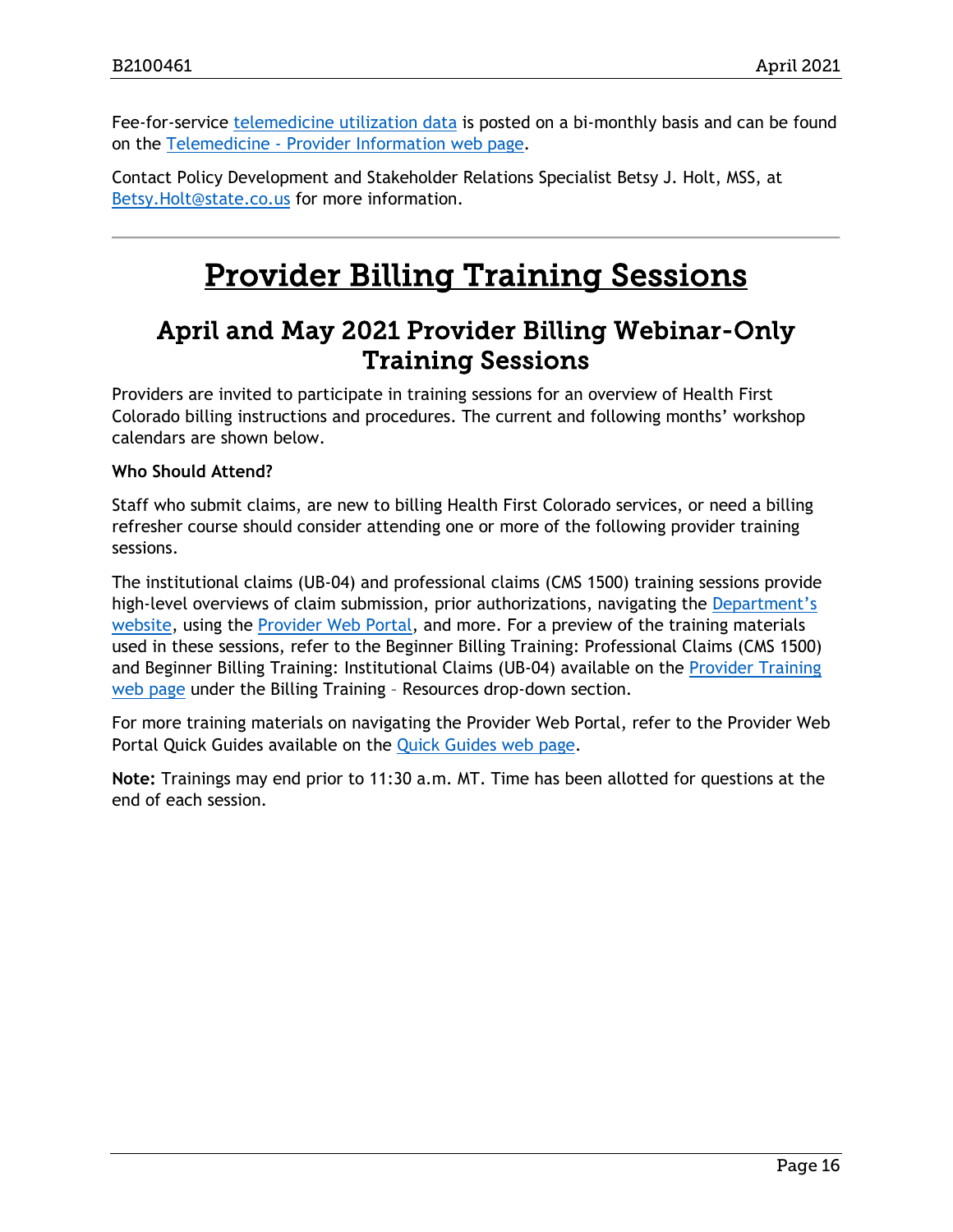|  | <b>April 2021</b> |  |
|--|-------------------|--|
|  |                   |  |

| Sunday         | Monday          | Tuesday        | Wednesday       | Thursday                                                                                                                                                    | Friday         | Saturday                |
|----------------|-----------------|----------------|-----------------|-------------------------------------------------------------------------------------------------------------------------------------------------------------|----------------|-------------------------|
|                |                 |                |                 | $\mathbf{1}$                                                                                                                                                | $\overline{2}$ | $\overline{\mathbf{3}}$ |
| $\overline{4}$ | $\overline{5}$  | $\overline{6}$ | $\overline{7}$  | $\overline{8}$<br><b>Beginner</b><br><b>Billing</b><br>Training:<br>Professional<br><b>Claims (CMS</b><br><u>1500)</u><br>$9:00 a.m. -$<br>11:30 a.m.<br>MT | $\overline{9}$ | $\overline{10}$         |
| 11             | $\overline{12}$ | 13             | $\overline{14}$ | 15                                                                                                                                                          | 16             | 17                      |
| 18             | 19              | 20             | $\overline{21}$ | 22<br><b>Beginner</b><br><b>Billing</b><br><b>Training:</b><br><b>Institutional</b><br><b>Claims (UB-</b><br>04)<br>$9:00$ a.m. -<br>11:30 a.m.<br>MT       | 23             | 24                      |
| 25             | 26              | 27             | 28              | 29                                                                                                                                                          | 30             |                         |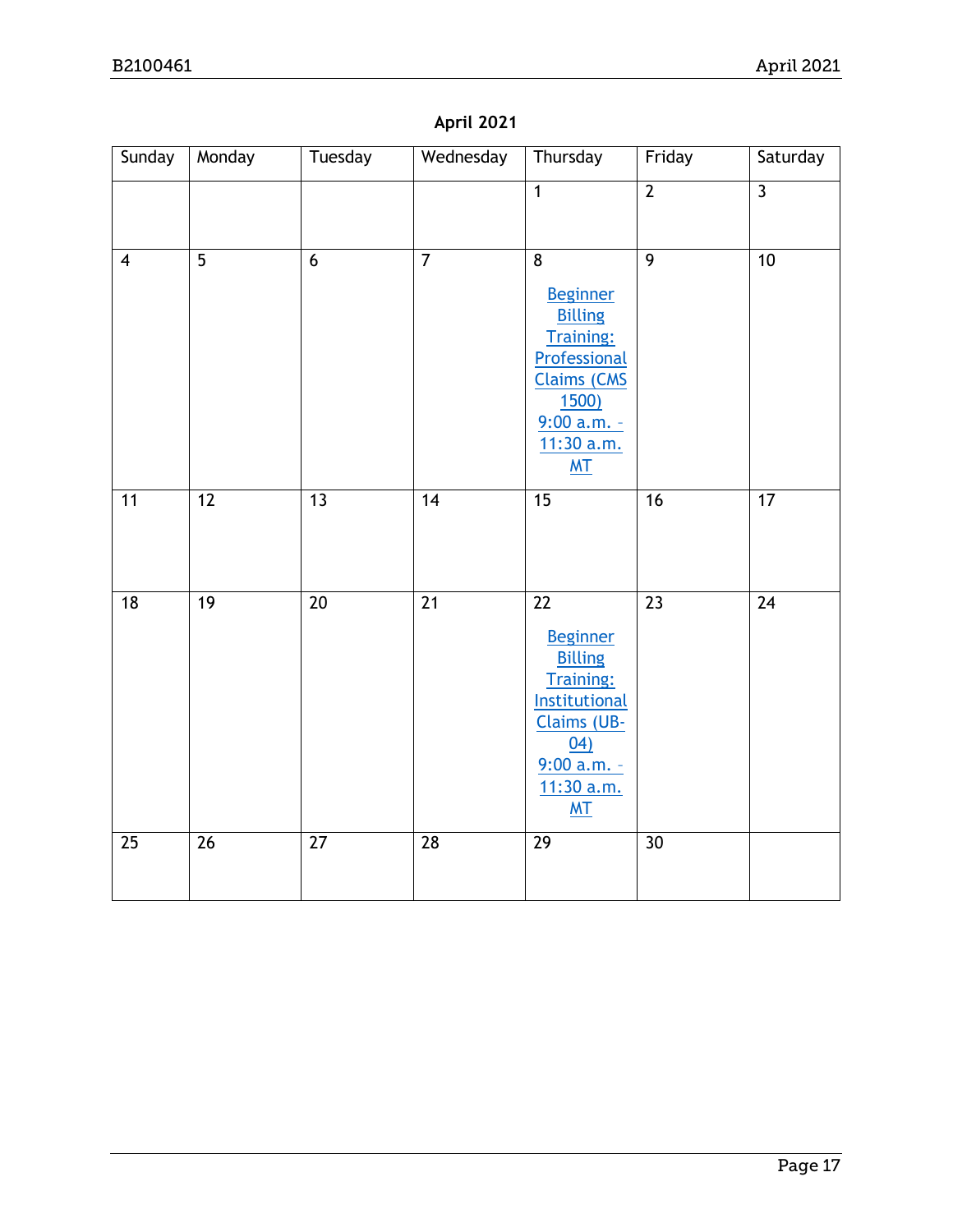| Sunday<br>Monday<br>Tuesday<br>Wednesday<br>Thursday<br>Friday                                   | Saturday        |
|--------------------------------------------------------------------------------------------------|-----------------|
| $\overline{1}$                                                                                   |                 |
|                                                                                                  |                 |
| $\overline{5}$<br>$\overline{7}$<br>$\overline{3}$<br>8<br>$\overline{2}$<br>$\overline{4}$<br>6 |                 |
| $\overline{9}$<br>$\overline{10}$<br>$\overline{12}$<br>$\overline{13}$<br>$\overline{14}$<br>11 | $\overline{15}$ |
| <b>Beginner</b>                                                                                  |                 |
| <b>Billing</b><br><b>Training:</b>                                                               |                 |
| Professional                                                                                     |                 |
| <b>Claims (CMS</b>                                                                               |                 |
| <u>1500)</u><br>$9:00 a.m. -$                                                                    |                 |
| 11:30 a.m.                                                                                       |                 |
| <b>MT</b>                                                                                        |                 |
| 18<br>19<br>21<br>16<br>17<br>20                                                                 | 22              |
| <b>Beginner</b>                                                                                  |                 |
| <b>Billing</b><br><b>Training:</b>                                                               |                 |
| Institutional                                                                                    |                 |
| <b>Claims (UB-</b>                                                                               |                 |
| 04)<br>$9:00 a.m. -$                                                                             |                 |
| 11:30 a.m.                                                                                       |                 |
| MT                                                                                               |                 |
| 24/31<br>$\overline{26}$<br>23/30<br>25<br>27<br>28                                              | $\overline{29}$ |
| Memorial                                                                                         |                 |
| <b>Day</b>                                                                                       |                 |

#### **May 2021**

## **Live Webinar Registration**

Register for a live webinar by clicking the title of the desired training session in the calendar above and completing the webinar registration form. An automated response will confirm the reservation. For questions or issues regarding webinar registration, email [co.training@gainwelltechnologies.com](mailto:co.training@gainwelltechnologies.com) with the subject line "Webinar Help." Include a description of the issue being experienced, name and contact information (email address and phone number), and the name and date of the webinar(s) to be attended. Allow up to 2-3 business days to receive a response.